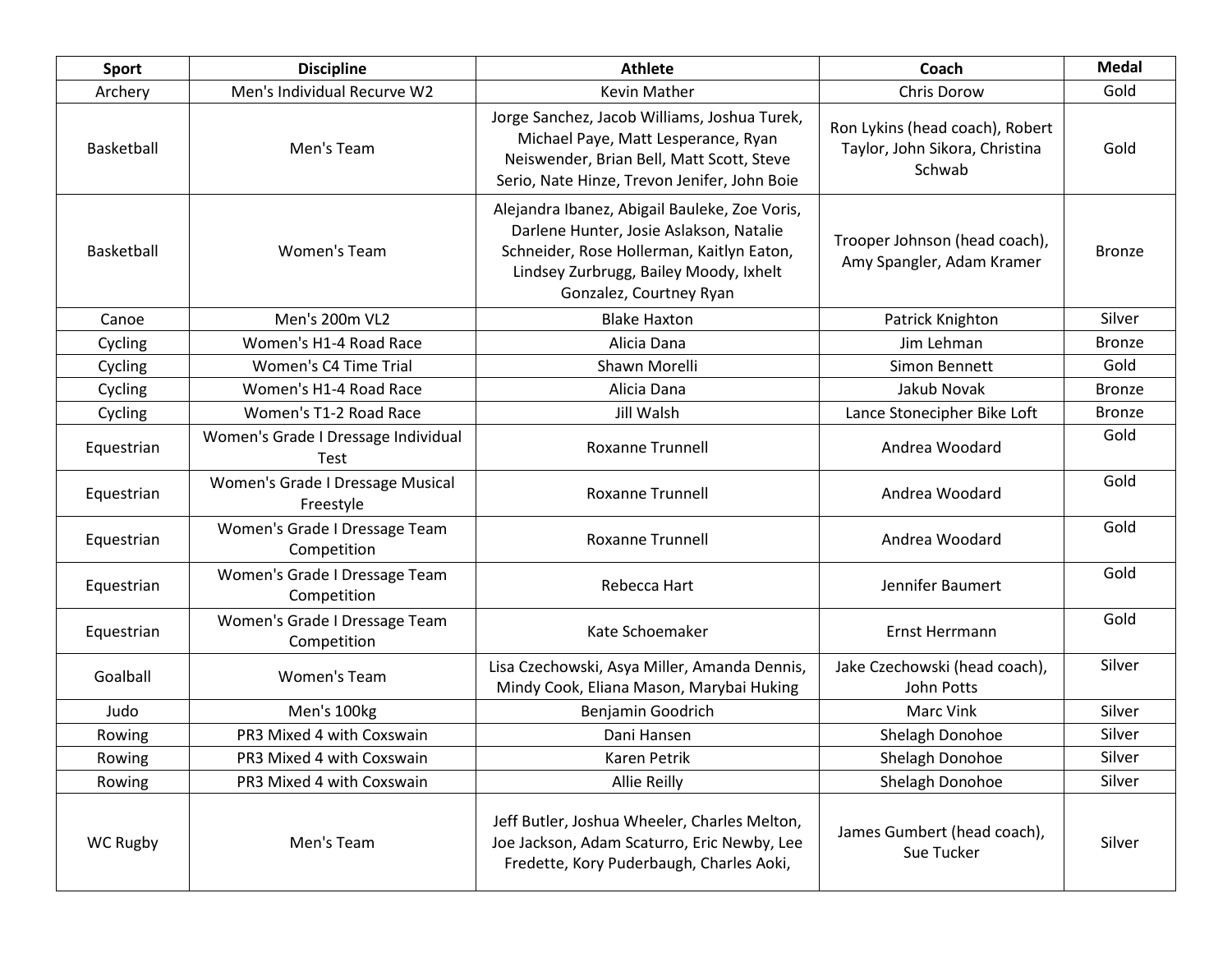|                        |                                    | Joseph Delgrave, Chad Cohn, Raymond<br>Hennagir |                      |               |
|------------------------|------------------------------------|-------------------------------------------------|----------------------|---------------|
|                        |                                    |                                                 |                      |               |
|                        |                                    |                                                 |                      |               |
| Swimming               | Men's 100m Breaststroke SB13       | David Abrahams                                  | Samantha Pitter      | Silver        |
| Swimming               | Men's 400m Freestyle S7            | Evan Austin                                     | John Klinge          | <b>Bronze</b> |
| Swimming               | Men's 400m Freestyle S8            | <b>Matthew Torres</b>                           | Ellen Johnston       | <b>Bronze</b> |
| Swimming               | Men's 50m Butterfly S7             | Evan Austin                                     | Jeff Thompson        | Gold          |
| Swimming               | Men's 50m Freestyle S9             | Jamal Hill                                      | Wilma Wong           | <b>Bronze</b> |
| Swimming               | Women's 100m Backstroke S13        | Gia Pergolini                                   | <b>Nick Graves</b>   | Gold          |
| Swimming               | Women's 100m Backstroke S6         | <b>Elizabeth Marks</b>                          | Nathan Manley        | Gold          |
| Swimming               | Women's 100m Backstroke S7         | Julia Gaffney                                   | Nathan Manley        | Silver        |
| Swimming               | Women's 100m Backstroke S7         | Mallory Weggemann                               | Steve Van Dyne       | Gold          |
| Swimming               | Women's 100m Backstroke S9         | Hannah Aspden                                   | John Payne           | Gold          |
| Swimming               | Women's 100m Breaststroke SB13     | Colleen Young                                   | Anthony Bruno        | Silver        |
| Swimming               | Women's 100m Breaststroke SB6      | Sophia Herzog                                   | <b>Wendy Gorie</b>   | <b>Bronze</b> |
| Swimming               | Women's 100m Butterfly S10         | Mikaela Jenkins                                 | Aaron Opell          | Gold          |
| Swimming               | Women's 100m Butterfly S9          | Lizzi Smith                                     | Ian Crocker          | Silver        |
| Swimming               | Women's 100m Freestyle S3          | Leanne Smith                                    | Nathan Manley        | Silver        |
| Swimming               | Women's 100m Freestyle S7          | McKenzie Coan                                   | Dr. Jamie Shapiro    | Silver        |
| Swimming               | Women's 200 Individual Medley SM7  | Ahalya Lettenberger                             | Seth Huston          | Silver        |
| Swimming               | Women's 200 Individual Medley SM7  | Mallory Weggemann                               | <b>Russ Linville</b> | Gold          |
| Swimming               | Women's 200 Individual Medley S11  | Anastasia Pagonis                               | Marc Danin           | <b>Bronze</b> |
| Swimming               | Women's 200 Individual Medley SM13 | <b>Colleen Young</b>                            | Nathan Manley        | Silver        |
| Swimming               | Women's 400m Free S11              | Anastasia Pagonis                               | Marc Danin           | Gold          |
| Swimming               | Women's 400m Freestyle S7          | Julia Gaffney                                   | Nathan Manley        | <b>Bronze</b> |
| Swimming               | Women's 400m Freestyle S8          | Morgan Stickney                                 | John Payne           | Gold          |
| Swimming               | Women's 4x100m 34 Point Relay      | Hannah Aspden                                   | Jeff Dugdale         | Gold          |
| Swimming               | Women's 4x100m 34 Point Relay      | Mikaela Jenkins                                 | Maria Heathcott      | Gold          |
| Swimming               | Women's 4x100m 34 Point Relay      | Morgan Stickney                                 | John Payne           | Gold          |
| Swimming               | Women's 50m Butterfly S6           | <b>Elizabeth Marks</b>                          | Erin Popovich        | <b>Bronze</b> |
| Swimming               | Women's 50m Butterfly S7           | Mallory Weggemann                               | Jeremy Snyder        | Silver        |
| Swimming               | Women's 50m Freestyle S6           | <b>Elizabeth Marks</b>                          | Jason Barber         | Silver        |
| <b>Table Tennis</b>    | Men's Singles                      | Ian Seidenfeld                                  | Mitchell Seidenfeld  | Gold          |
| <b>Track and Field</b> | Men's 100m T37                     | Nick Mayhugh                                    | Justin Kavanaugh     | Gold          |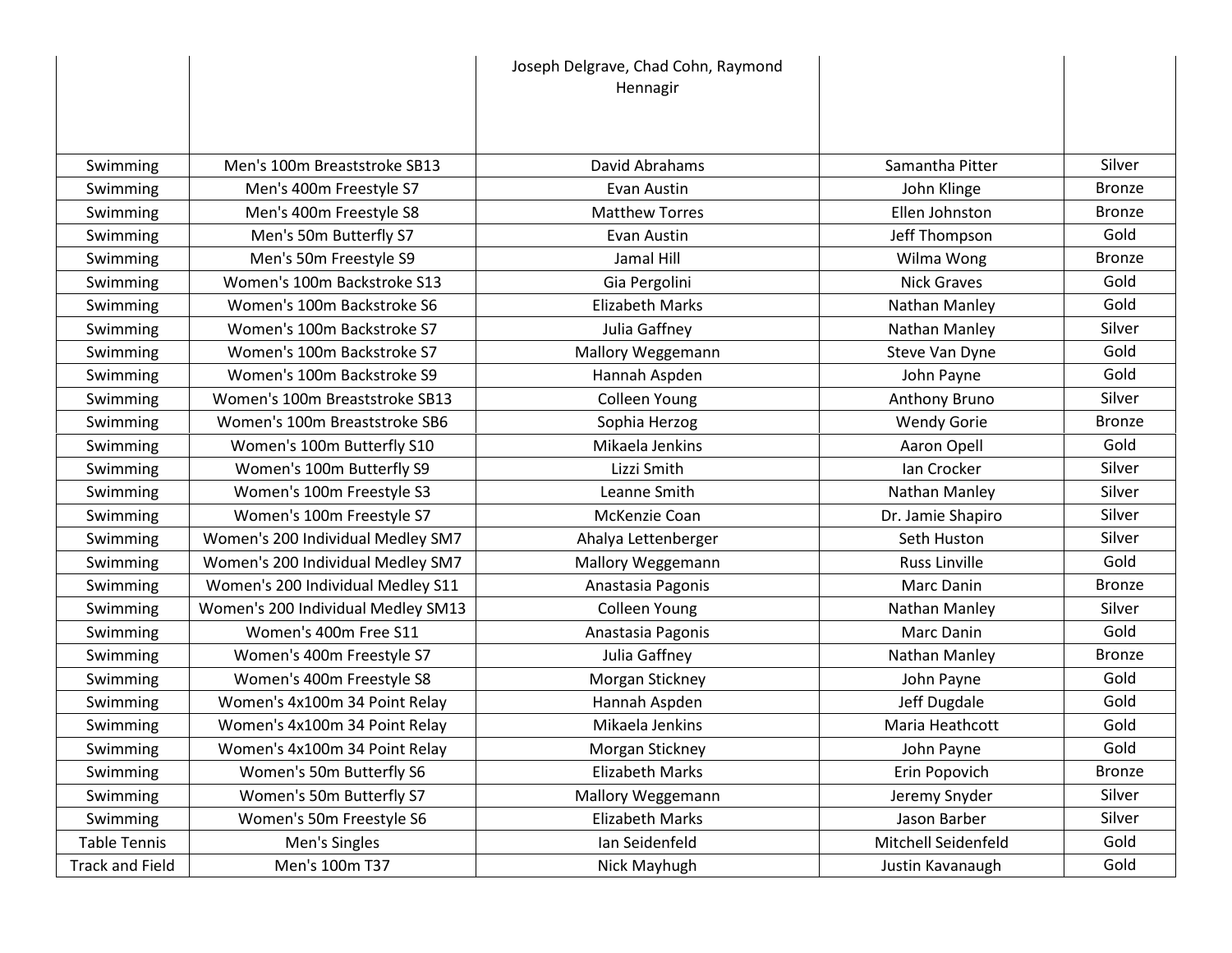| <b>Track and Field</b> | Men's 200m T37                       | Nick Mayhugh              | <b>Thomas Mayhugh</b> | Gold          |
|------------------------|--------------------------------------|---------------------------|-----------------------|---------------|
| <b>Track and Field</b> | Men's 200m T64                       | Jarryd Wallace            | Althea Thomas         | <b>Bronze</b> |
| <b>Track and Field</b> | Men's 400m T37                       | Nick Mayhugh              | <b>Thomas Mayhugh</b> | Gold          |
| <b>Track and Field</b> | Men's 400m T54                       | Daniel Romanchuk          | Gerry Herman          | Gold          |
| <b>Track and Field</b> | Men's T54 Marathon                   | Daniel Romanchuk          | Gwena Herman          | <b>Bronze</b> |
| <b>Track and Field</b> | Men's Discus F64                     | Jeremy Campbell           | Larry Judge           | Gold          |
| <b>Track and Field</b> | Men's High Jump T47                  | Dallas Wise               | Mike Embry            | Silver        |
| <b>Track and Field</b> | Men's High Jump T63                  | Sam Grewe                 | Kyle Mishler          | Gold          |
| <b>Track and Field</b> | Men's Javelin F54                    | Justin Phongsavanh        | Erica Wheeler         | <b>Bronze</b> |
| <b>Track and Field</b> | Men's Long Jump T11                  | Lex Gillette              | Jeremy Fischer        | Silver        |
| <b>Track and Field</b> | Men's Long Jump T13                  | Isaac Jean Paul           | <b>Tony Campbell</b>  | <b>Bronze</b> |
| <b>Track and Field</b> | Men's Long Jump T64                  | <b>Trenten Merrill</b>    | Jeremy Fischer        | <b>Bronze</b> |
| <b>Track and Field</b> | Men's Shot Put F41                   | Hagan Landry              | John Dagata           | Silver        |
| <b>Track and Field</b> | Men's Shot Put F46                   | Josh Cinnamo              | Larry Judge           | <b>Bronze</b> |
| <b>Track and Field</b> | Universal Mixed Relay 4x100m         | <b>Brittni Mason</b>      | Chris Best            | Gold          |
| <b>Track and Field</b> | Universal Mixed Relay 4x100m         | Nick Mayhugh              | Justin Kavanaugh      | Gold          |
| <b>Track and Field</b> | <b>Women's 100m T37</b>              | Jaleen Roberts            | David Greig           | Silver        |
| <b>Track and Field</b> | <b>Women's 100m T47</b>              | <b>Brittni Mason</b>      | Chris Best            | Silver        |
| <b>Track and Field</b> | <b>Women's 100m T54</b>              | Cheri Madsen              | <b>Wendy Gumbert</b>  | <b>Bronze</b> |
| <b>Track and Field</b> | Women's 200m T37                     | <b>Brittni Mason</b>      | Chris Best            | Silver        |
| <b>Track and Field</b> | Women's 400m T13                     | Kym Crosby                | Joaquim Cruz          | <b>Bronze</b> |
| <b>Track and Field</b> | Women's 400m T20                     | <b>Breanna Clark</b>      | Rosalyn Clark         | Gold          |
| <b>Track and Field</b> | <b>Women's 400m T54</b>              | Cheri Madsen              | Sal Mendoza           | Silver        |
| <b>Track and Field</b> | Women's 500m T54                     | Susannah Scaroni          | Adam Bleankey         | Gold          |
| <b>Track and Field</b> | Women's 800m T54                     | Susannah Scaroni          | Teresa Skinner        | <b>Bronze</b> |
| <b>Track and Field</b> | Women's Club Throw F54               | <b>Cassie Mitchell</b>    | Clara Mitchell        | Silver        |
| <b>Track and Field</b> | Women's Long Jump T37                | Jaleen Roberts            | David Greig           | Silver        |
| <b>Track and Field</b> | Women's 1500 T13                     | Liza Corso                | Mike Shevenell        | Silver        |
| <b>Track Cycling</b>   | Women's C4 3,000m Individual Pursuit | Shawn Morelli             | Simon Bennett         | Silver        |
| Triathlon              | Men's PTVI                           | <b>Brad Snyder</b>        | Sara Snyder           | Gold          |
| Triathlon              | Women's PTS2                         | Allysa Seely              | Jacque Scaramella     | Gold          |
| Triathlon              | Women's PTS2                         | <b>Hailey Danz</b>        | Derick Williamson     | Silver        |
| Triathlon              | Women's PTS5                         | Grace Norman              | <b>Greg Mueller</b>   | Silver        |
| Triathlon              | Men's                                | <b>Gregory Billington</b> | Ken Bell              | Silver        |
| Triathlon              | Women's PTWC                         | Kendall Gretsch           | Derick Williamson     | Gold          |